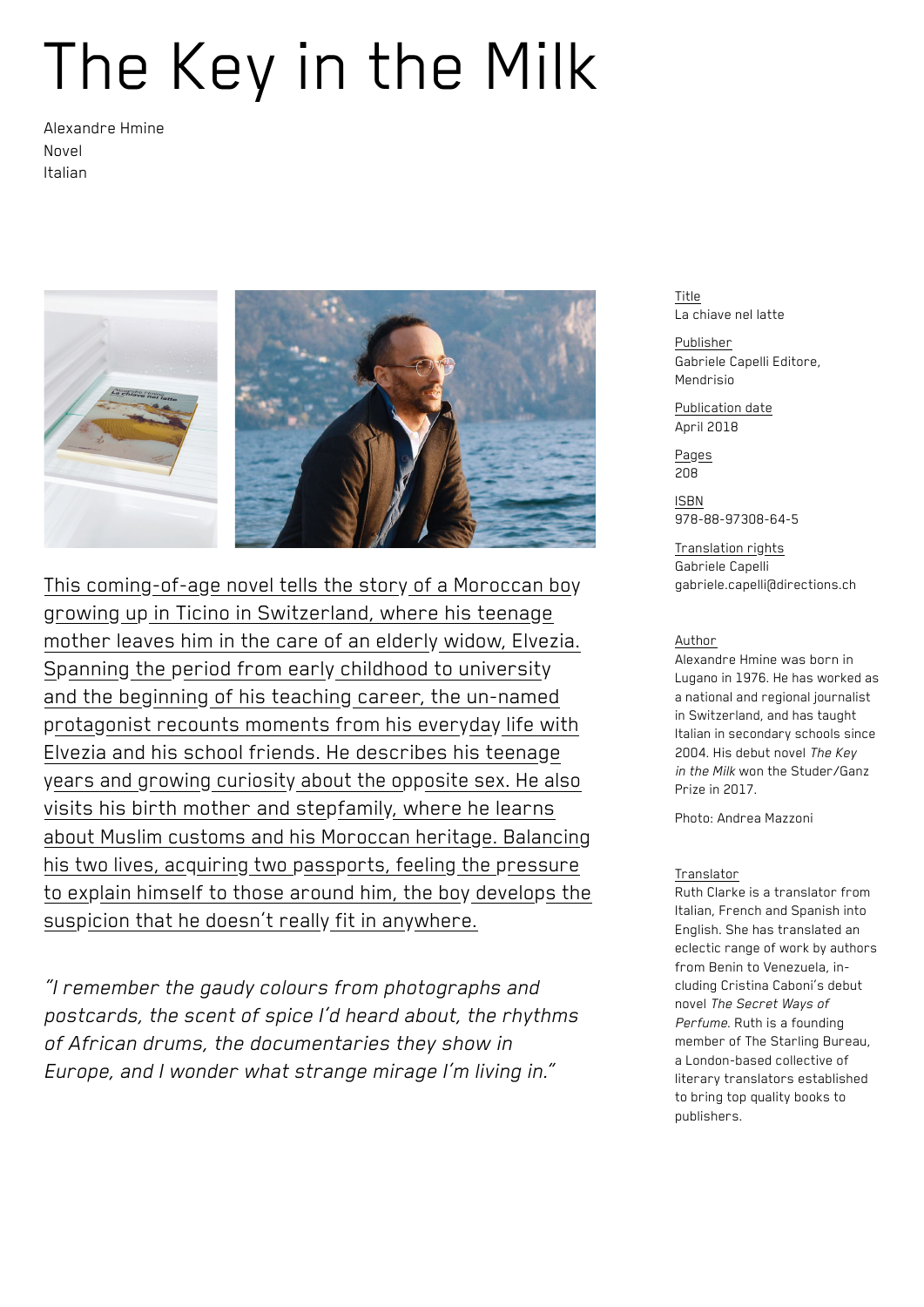La chiave nel latte Alexandre Hmine Italian original (p. 36–41)

L'invito alla festa è stampato su cartoncino bianco pieghevole. Ne estraggo uno dal plico e lo apro. Le scritte sono dorate, leggermente in rilievo. Mi vedo in salotto, seduto sul divano arabo – rosso, le frange gialle dei cuscini, i piedi ciondoloni. Rigiro il biglietto fra le mani cercando di capire quale è il verso giusto. Percorro la superficie porosa, le linee, le lettere, le parole incomprensibili, da destra a sinistra, da sinistra a destra. Fermo il dito, perché questo segno è familiare: millenovecentoottantasei.

Un tavolino chiaro, rotondo, metallico. La sabbia pallida, arida, sporcata da mozziconi di sigarette. Alcuni ombrelloni blu agitati dal vento. Una giostra ferma, forse guasta. Le palme. Ci incontriamo in un parco. I capelli grigi. I suoi denti distanziati. Né bello né giovane. Parliamo? In che lingua?

Il tempo di un caffè, mia madre che gli racconta chi sono, lui che ascolta interessato e annuisce.

Le corsie sull'asfalto a cui nessuno bada, nemmeno noi. Il taxista si sporge dal finestrino per lamentarsi, avanza a strappi, pigia ripetutamente sul clacson, suggerisce traiettorie col braccio. Il semaforo rosso sembra solo un consiglio.

Osservo le automobili – vecchie, scassate, quasi tutte di marche francesi –, i marocchini a passeggio, gli stabilimenti balneari. Poi vado oltre, dove l'oceano si confonde col cielo.

Guarda nel vuoto bofonchiando il mio nome. Non può vedermi, ma avverte la presenza. Ho una bisnonna. Dice: «Eji!»

Significa vieni. Mi avvicino. Lo sente. Posa il rosario sul comodino. Vuole afferrare le mie dita. Prendo posto accanto a lei e le offro le mani. Inizia a sfiorarle con un lento movimento rotatorio.

Osservo i suoi occhi vitrei, la bocca sdentata, i peli sul mento. Sembra più vecchia dell'Elvezia. Quanti anni avrà?

The Key in the Milk Alexandre Hmine Excerpt translated by Ruth Clarke

The party invitations are printed on folded white cardboard. I take one from the envelope and open it. The writing is embossed in gold. I'm in the sitting room, on an Arab style sofa: red, with yellow cushion tassels, my feet dangling. I turn the card over in my hand, trying to figure out which is the front. I run my finger over the rough surface, the lines, the letters, the incomprehensible words, from right to left, left to right. My finger stops because one symbol is familiar: nineteen eightysix.

A shiny, round table. Pale, dry sand littered with cigarette ends. A few blue umbrellas flapping in the wind. A merry-go-round at a stand-still, maybe broken. Palm trees. We meet in a park. Grey hair. Wide gaps in his teeth. Neither young, nor handsome. Do we speak? In which language? Time for a coffee, my mother tells him who I am, he listens carefully and nods.

There are lane-markings along the asphalt, but no-one pays any attention to them, not even us. The taxi driver leans out of the window to grumble. He jerks forward, blasting the horn repeatedly and waving his arms to tell people where to go. Red lights are just a suggestion, it seems.

I look at the cars – old wrecks, almost all French makes – the Moroccans out for their strolls, the beach clubs. Then further, out to where the ocean blends into the sky.

She stares into space, muttering my name. She can't see me, but she knows I'm here. I have a great-grandmother. She says:

"Eji!"

That means 'come here'. I get closer. She can tell. She places her rosary on the nightstand. She wants to take hold of my fingers. I sit beside her and give her my hands. She starts to brush them in gentle circles. I look at her glassy eyes, her toothless mouth, the hairs on her chin. She seems older than Elvezia.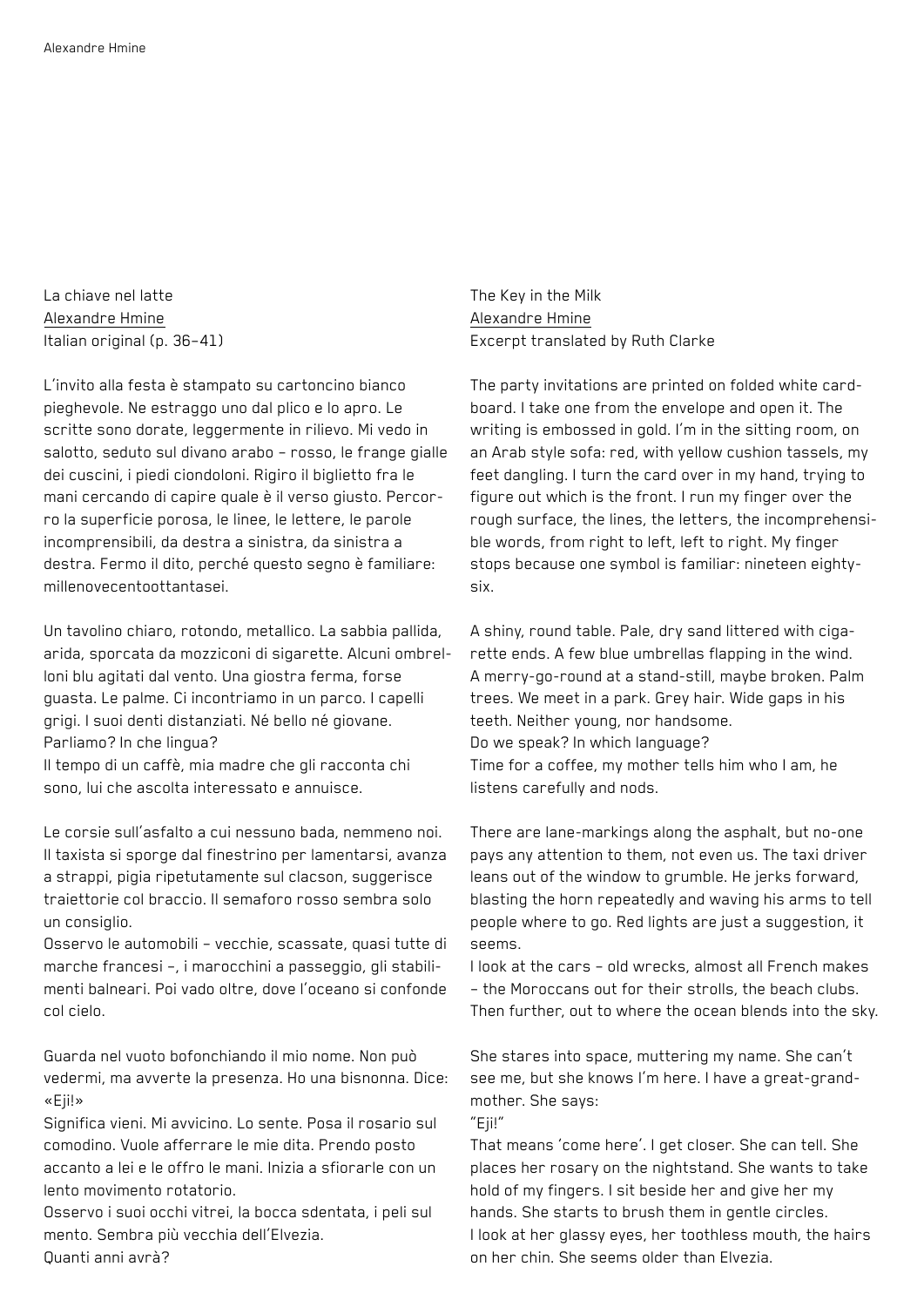Si ferma per tastarmi le mani coi polpastrelli, qualche secondo, prima di ricominciare ad accarezzare più vigorosamente, a tratti anche col dorso. E parla, pur sapendo che non posso capirla.

Si ferma. Aspetta che io dica qualcosa. Aspetta... Riparte, adesso emettendo un suono così debole e stentato che risulterebbe incomprensibile perfino agli altri membri della famiglia. Studio il suo corpo stanco, ascolto. Nell'attesa che sopraggiunga qualcuno a liberarmi.

Le palme formano un imbuto. Al centro, un pallido sole che sembra incastrato.

È in corso la preparazione alla soirée, un frenetico andirivieni dalla camera al bagno e dal bagno alla camera. Mia madre e le zie rovistano nell'armadio e nei cassetti, studiano gli abbinamenti più chic, si consigliano. Vogliono anche il mio parere.

«Suina?»

Chiede se è bella. Rispondo di sì, che è suina, très suina.

La zia si adagia sulla sponda del letto per finire di smaltarsi le unghie delle mani di rosso rubino. Indossa un accappatoio bianco e ha avvolto i capelli in un asciugamano azzurro. Spunta qualche ciocca umida che lei ha provato vanamente a ricacciare dentro. È molto prosperosa, niente da invidiare a Sabrina Salerno. Però adesso non indossa il reggiseno, per cui la curva sul petto è poco accentuata.

Sto giocando al Nintendo portatile disteso sul letto che mi è stato assegnato. Devo salvare le persone che si lanciano dal palazzo in fiamme. Sposto la barella. La zia si alza, stringe la cintura dell'accappatoio e prende dall'armadio la sua trousse. Chiede: «Gagni?»

Lascio morire qualcuno, rispondo oui, bien sûr e le insegno come si dice vincere in italiano. Lei ridacchia e ripete:

«Vinscere, vinscere.»

Mentre si china per appoggiare la trousse sul cuscino, io sbircio nel suo décolleté.

Sono pronte: eleganti, ingioiellate e profumate. Prima di uscire si avvicinano per salutarmi e stamparmi un

How old must she be?

She pauses to touch my palms with her fingertips for a few seconds, before she goes back to stroking them with more pressure, sometimes with the back of her hand. And she speaks, even though she knows I can't understand her.

She stops. She's waiting for me to say something. She's waiting…

She continues, now making a sound so low and laboured that not even the other family members would understand it. I study her tired body as I listen. Waiting for someone to turn up and rescue me.

The palm trees make a funnel. The pale sun seems to be stuck in the middle.

Preparations for the evening are underway, a frenetic to-ing and fro-ing from the bedroom to the bathroom, from the bathroom to the bedroom. My mother and aunts rummage through the wardrobe and drawers, carefully putting together the most elegant outfits, giving advice. They want my opinion, too. "Suina?"

She's asking if she's beautiful. I say yes, she's suina, très suina.

My aunt sits down on the edge of the bed to finish painting her bright red nails. She's wearing a white bathrobe and her hair is wrapped in a blue towel. A few rebellious strands of wet hair refuse to be pushed underneath. She's very well-endowed, she could give Sabrina Salerno a run for her money. But right now she's not wearing a bra, so her curves are less pronounced.

I'm playing on my handheld Nintendo, lying on the bed I've been assigned. I have to save people who're jumping out of a burning building. I move the stretcher.

My aunt stands up, tightens the belt on her dressing gown and takes her make-up bag from the wardrobe. She asks if I'm winning.

I let someone die. I say "oui, bien sûr", and tell her how to say 'win', in Italian. "Vincere".

She giggles and tries to repeat it: "vinsheray, vinsheray".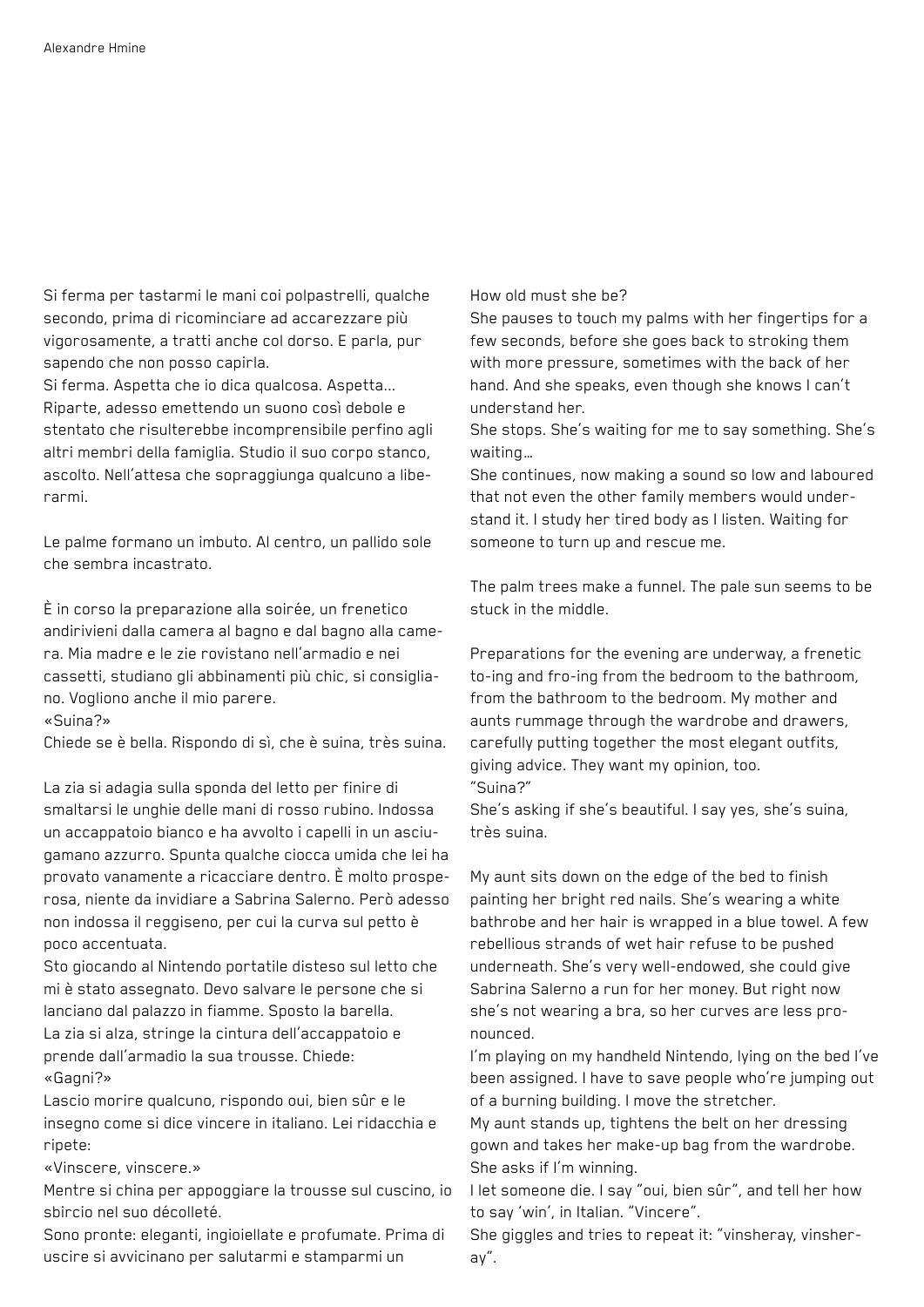bacetto sulla guancia.

Le seguo fino in salotto. Poi sento i tacchi che risuonano lungo le scale e qualche parola incomprensibile di mia madre e del custode.

Mi arrampico sul divano, scosto le tende e guardo giù. Una Mercedes beige è ferma in mezzo alla via. Spegne i lampeggianti e riparte.

La televisione riceve un solo canale. Arabo.

La nonna ha finito di recitare la preghiera. Mi raggiunge in salotto e prende posto su un pouf.

Si ficca le dita in bocca per chiedermi se ho ancora fame. Le rispondo di no, lla. Lo ripeto scuotendo la testa. «S'chon» continua con tono vagamente lamentoso. Cus'è?

Si asciuga il sudore sulla fronte. Forse intende dire che in Marocco fa molto caldo. Confermo: «Sì sì», e agito la maglietta.

Ride e gesticola. Non riesco a capire perché.

La via sotto casa si anima. Accorrono frotte di piccoletti malvestiti. Si inseguono, si picchiano, urlano eccitati. Vedo giovani e vecchine che emettono dei trilli assordanti. Le automobili che cercano un varco tra la gente incurante di ostacolare il passaggio.

Sono venuti apposta per me?

Chi li conosce?

È arrivato anche il cavallo. Avviso subito mia madre. «Yellah!» esclama lo zio dal corridoio.

In dialetto equivale a des'ciólati, sbrigati.

Scendiamo mano nella mano. Ma non la vedo. Io sono vestito di grigio – una djellaba cucita su misura e le babbucce.

Quando sbuchiamo dal portone, i trilli assordanti aumentano di intensità. C'è chi scatta fotografie, chi applaude. Mia madre mi guida verso l'animale. Adesso la vedo: i capelli castani che le cadono sulle spalle, le mèche bionde, l'ombretto blu.

Dice qualcosa al cavaliere. Lui mi guarda sgranando gli occhi. Poi tende il braccio per aiutarmi a montare in sella. Il cavallo scalpita, si dimena, nitrisce. Sono a

As she leans over to put her make-up bag on a cushion, I take a peek down her cleavage.

They're ready: elegant, perfumed and bejewelled. Before they leave, they come to say goodbye and give me a peck on the cheek.

I follow them into the sitting room. Then I hear the sound of heels clicking down the stairs and a few incomprehensible words between my mother and the porter. I climb onto the sofa, pull back the curtains and look down. A beige Mercedes has stopped in the middle of the street. Its lights turn off and it drives away.

The television only gets one channel. Arabic.

Grandma has finished saying her prayer. She joins me in the sitting room and settles down on a pouffe. She puts her fingers to her mouth to ask me if I'm still hungry. I say no, lla. To make it clear, I shake my head.

"S'chon", she goes on, sounding vaguely disappointed. What's up?

She wipes the sweat from her forehead. Perhaps she means it's very hot in Morocco.

"Yes, yes", I agree, flapping my t-shirt.

She laughs and makes a gesture. I don't understand why.

The street in front of the house is busy. Swarms of scruffy kids are running around, chasing each other, hitting each other, letting out shrieks of excitement. I can see children and little old ladies yelling. Cars trying to squeeze through the crowd of people who have no idea that they're in the way.

Did they come especially for me?

Who knows them?

The horse is here, too. I tell my mother straight away. "Yellah!" my uncle cries from the hallway.

In dialect that would be "des'ciólati", hurry up.

We go downstairs hand in hand. But I can't see her. I'm dressed in grey, a made-to-measure djellaba and slippers. When we walk through the door, the yelling gets even louder. There are people taking photographs, people clapping.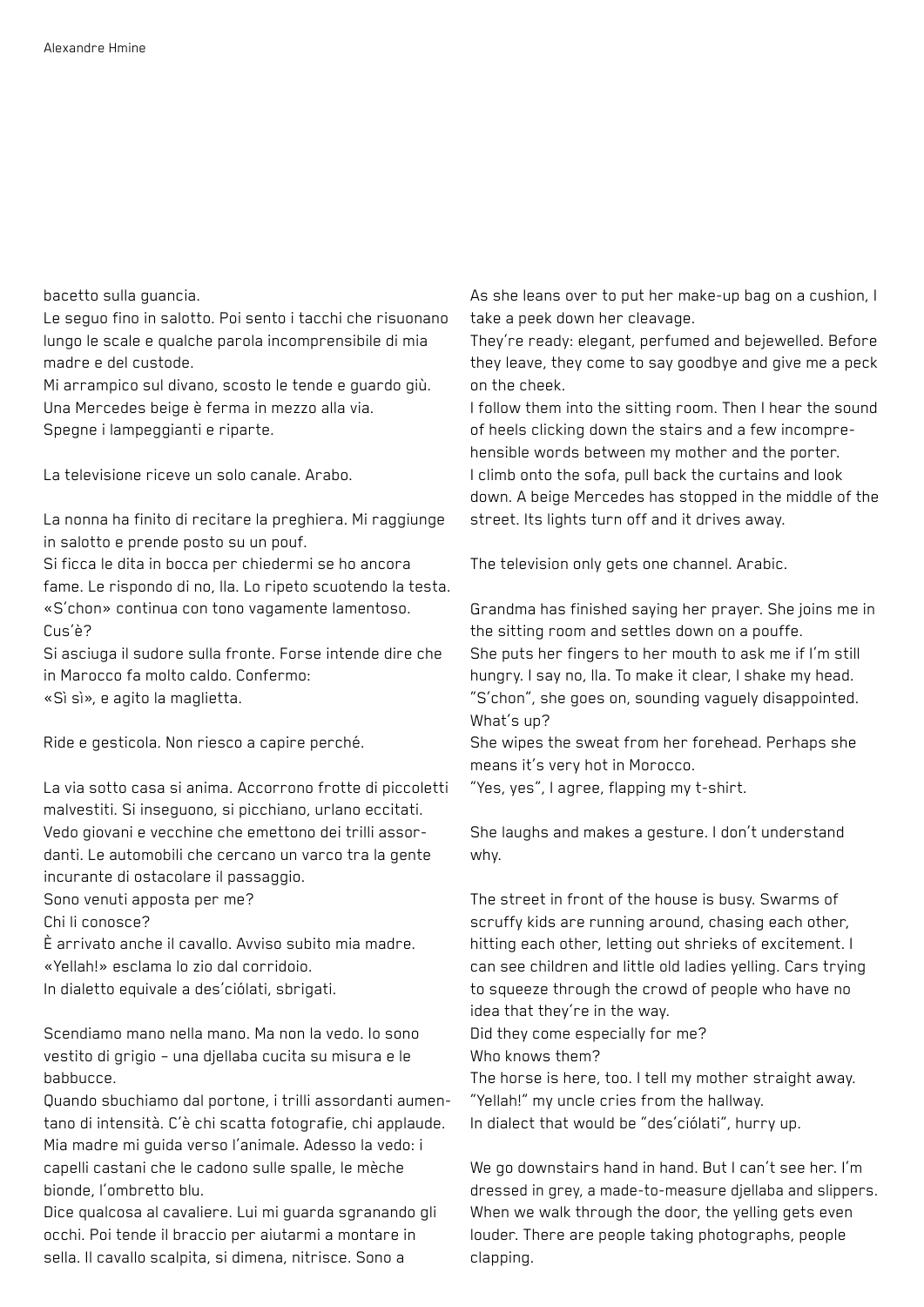disagio, ho paura. Mia madre urla parole che non capisco. Fa segno di stare tranquillo.

Partiamo lentamente. La folla accompagna i primi passi col battimani.

Non ho più paura. Adesso ho dolore. La criniera del cavallo mi frusta il viso. Non c'è modo di evitarlo. Devo dirlo a mia madre. Mi volto e le faccio cenno col braccio di avvicinarsi. Quei maledetti you you coprono le parole. Urlo, gesticolo.

Finalmente capisce, s'ciao.

Il cavaliere arretra e mi avvicina a sé. Va meglio, anche se ogni tanto qualche frustata mi sferza comunque le guance.

C'è gente dappertutto, persino affacciata alle finestre dei palazzi circostanti.

La festa prosegue sul terrazzo, dove è stato montato un gazebo. Vedo i rettangoli rossi e i rettangoli verdi, le trame gialle. I tavolini pieni zeppi di vassoi con cibi dolci e salati – prelibatezze mai viste. In un angolo l'orchestra suona note arabe.

La zia mi spiega che quello strumento si chiama oud. Arrivano marocchini incravattati e marocchini malvestiti, marocchini invitati e marocchini imbucati. Chiacchierano, mangiano e ballano.

Ora sono vestito di bianco. È bianco il fez sul quale è affrancata una corona. Bianca la djellaba, con cuciture e bottoni dorati. Bianco il mantello, a quadretti argentati. Bianche le babbucce.

Mi fanno accomodare su una specie di trono preparato appoggiando una sedia senza gambe sul divano, un cuscino sulla sedia senza gambe e un drappo variopinto sul cuscino.

Sto lì, ammutolito, a posare per le fotografie di rito e rimettermi in testa il cappello ogni volta che scivola giù a causa della corona troppo pesante. Bacino, fotografia e avanti il prossimo.

Adesso ballo su un tondo di legno sorretto da quattro donne ancheggianti che cantano.

My mother takes me over to the animal. Now I can see: her brown hair falling over her shoulders, blonde highlights, blue eyeshadow.

She says something to the man on the horse. He gives me a stare. Then he holds out his arm to help me into the saddle. The horse paws at the ground, fidgets, whinnies. I don't like it, I'm scared. My mother shouts words I don't understand. She motions me to stay calm. We set off slowly. The crowd applauds our first few steps.

I'm not scared anymore. Now I'm in pain. The horse's mane whips at my face. There's no way to avoid it. I have to tell my mother. I turn around and beckon for her to come closer. Those damned hurrays drown out all my words. I shout, I wave. Finally, she gets it. S'ciao.

The man moves back and brings me closer to him. That's better, even if I do still get a few lashes to the cheek.

There are people everywhere, even staring out from the windows in the surrounding buildings.

The party continues on the terrace, where a gazebo has been set up. I can see red rectangles, green rectangles, yellow curtains. Tiny tables packed with trays of sweet and savoury foods – delicacies I have never seen. In one corner, a band is playing Arab tunes. My aunt tells me that that instrument is called an oud. People arrive: well-dressed Moroccans, badly dressed Moroccans, invited Moroccans and uninvited Moroccans. They talk, they eat, and they dance.

Now I'm dressed in white. A white fez with a crown stuck on it. White djellaba, with gold buttons and stitching. White cloak with silvery squares. White slippers. They make me sit on a kind of throne that they built by putting a chair with no legs on top of the sofa, a cushion on the chair with no legs, and a colourful blanket over the cushion.

I sit there, dumbstruck, posing for the customary photographs and putting the hat back on my head every time it slips down because the crown is too heavy. A kiss